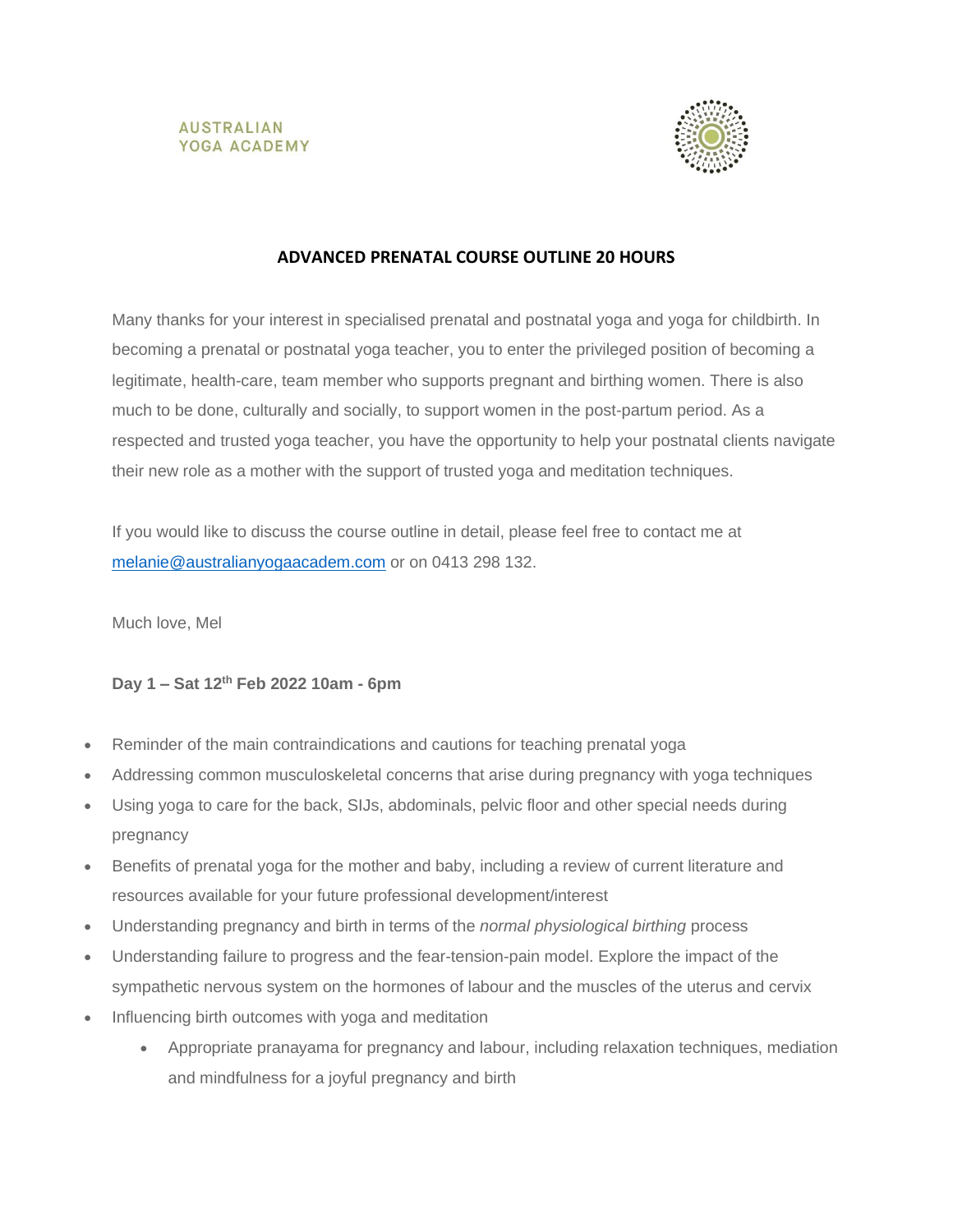#### **AUSTRALIAN** YOGA ACADEMY



- Student-led teaching cuing practice around Surya Namaskar B, standing sequence, backbend sequence, inversions sequence
- Led prenatal practice specialised yoga practices for dedicated prenatal classes & breath-centred movements

### **Day 2 – Sun 143h Feb 2022 10am-6pm**

- Student-led teaching short breath centred vinyasa practice
- Understanding pelvic floor anatomy. Exploring movements to release tension in pelvic floor and increasing pelvic floor literacy for life
- Understanding Polyvagal theory in relation to feelings of safety in pregnancy and birhting
- Planning prenatal yoga classes to include common birthing positions. Includes the importance of Optimal Foetal Positioning, Active Birthing Movement techniques and principles from other respected approaches to birthing, where the aims are a joyful and safe birthing experience for mother and baby
- Prenatal yin yoga suitable practices for pregnancy and an overview of the main contraindications and cautions
- Led prenatal practice prenatal yin yoga and prenatal yoga nidra

### **Prerequisites for Attendance**

This course is open to qualified yoga teachers and yoga teacher trainees who have a genuine interest in working with pregnant and birthing women. It is also suitable for midwives and members from any other professions that work with prenatal clients on a regular basis. Please note that completion of part of all of the 50 hour Advanced Prenatal and Postnatal Yoga Teacher Training does not qualify you as a Yoga Teacher. This is advanced level training, designed to increase knowledge and understanding in a special needs area and will contribute to continuing professional development.